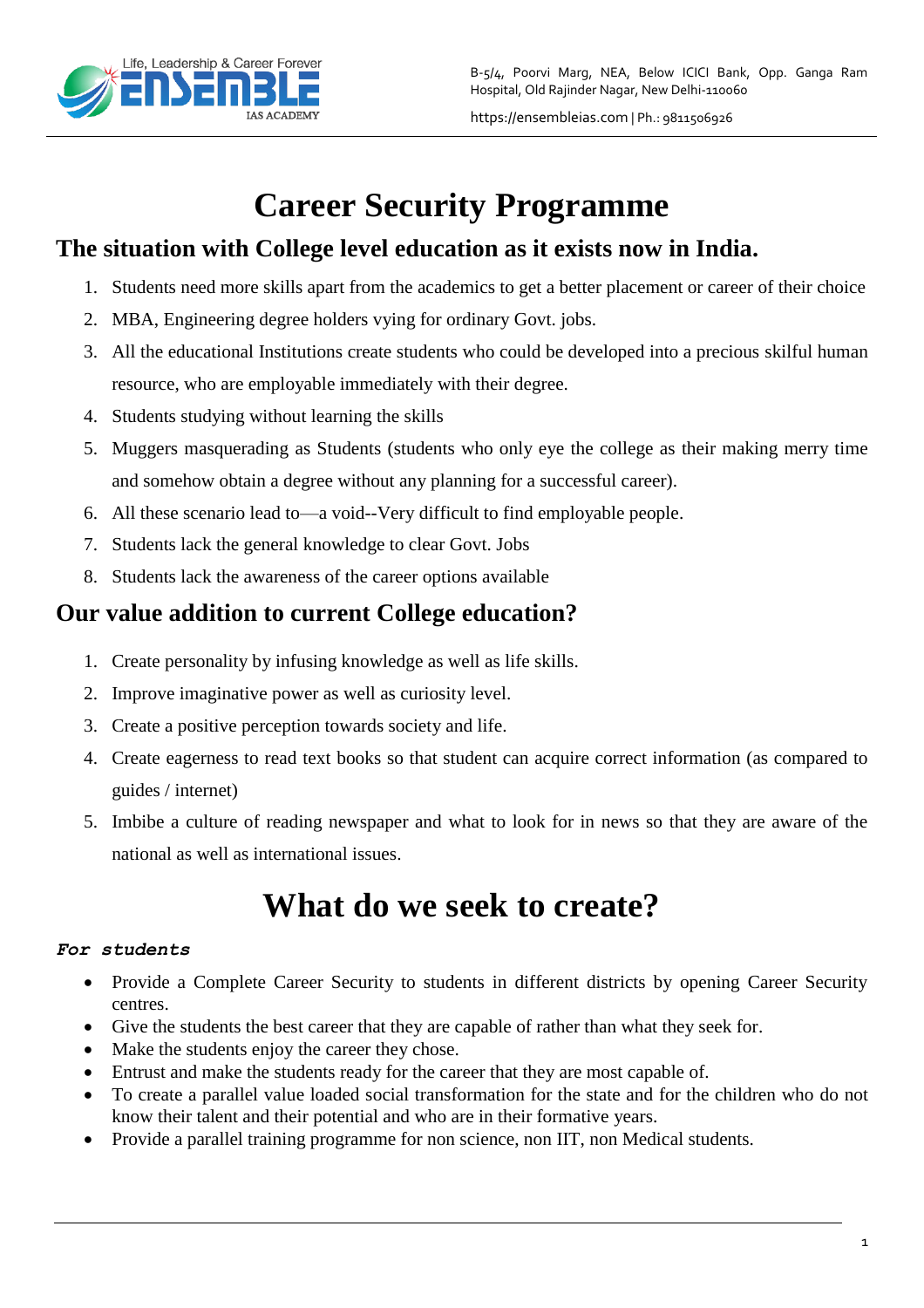

#### *For Girls*

- 1. Transform of the psyche of girls that they become the most important contributors to society, the country, and its people.
- 2. Prepare a platform for girls so that they can play a significant role in the diffusion of the concept and the philosophy for empowerment.
- 3. Equip girls in a manner that they themselves become harbingers for change.

## **What is Career Security**

### **What does Career Security mean?**

Taking a complete accountability and responsibility of the students by identifying their talent, classifying their strength, guide them, to mentor them and to help them find a certain result for what they are striving for.

The aimis to provide the students with multi dimensional avenues, whose talent and strength transcend beyond Civil Services, such as Academics at International Level, Journalism for 21st century, Policy making For new India, and a business development skill that enables the candidates to become billionaires.

This is to be achieved by being mentors, being their teacher, using their entire experience to guide them, using their information to place them wherever they can be best fitted, and honing their skills to prepare them for a new world, for new and emerging careers offering unlimited possibilities whose scope has been redefined in globalized India.

## **How Will An Almost Certain Result Be Ascertained?**

- 1. A six month foundation programme for building a supra strong foundation for bearing any amount of information and concept load.
- 2. Well-researched sequencing of topics and flow of topics for minimized effort in studies and a filtered and uninterrupted evolution of concept.
- 3. Minimization of the students' effort through creation of a learning-based environment rather than only studies-based environment. Learning method is expanded beyond the confines of text bound and class bound studies.
- 4. Teaching by the best teachers drawn from various streams from Delhi, Hyderabad, Allahabad and some of them from College as well.
- 5. Major emphasis on imagination stirring explanation, rather than a dictation based class with an aim to minimize the students' effort and improve their versatility.
- 6. Specifically designed and customized curriculum and teaching methodology as per the psyche of the aspirants.
- 7. Creation of a reality-based rather than perception-based opinion for all avoidable speculations and clean filtered opinion that doesn't clutter up mind and that is so defendable.
- 8. Availability and creation of study material and books beyond which nothing will be required for preparation.
- 9. Assistance to students for bettering other career prospects.
- 10. Customized and out-of-the-box solutions to specific problems related to Civil Services preparation.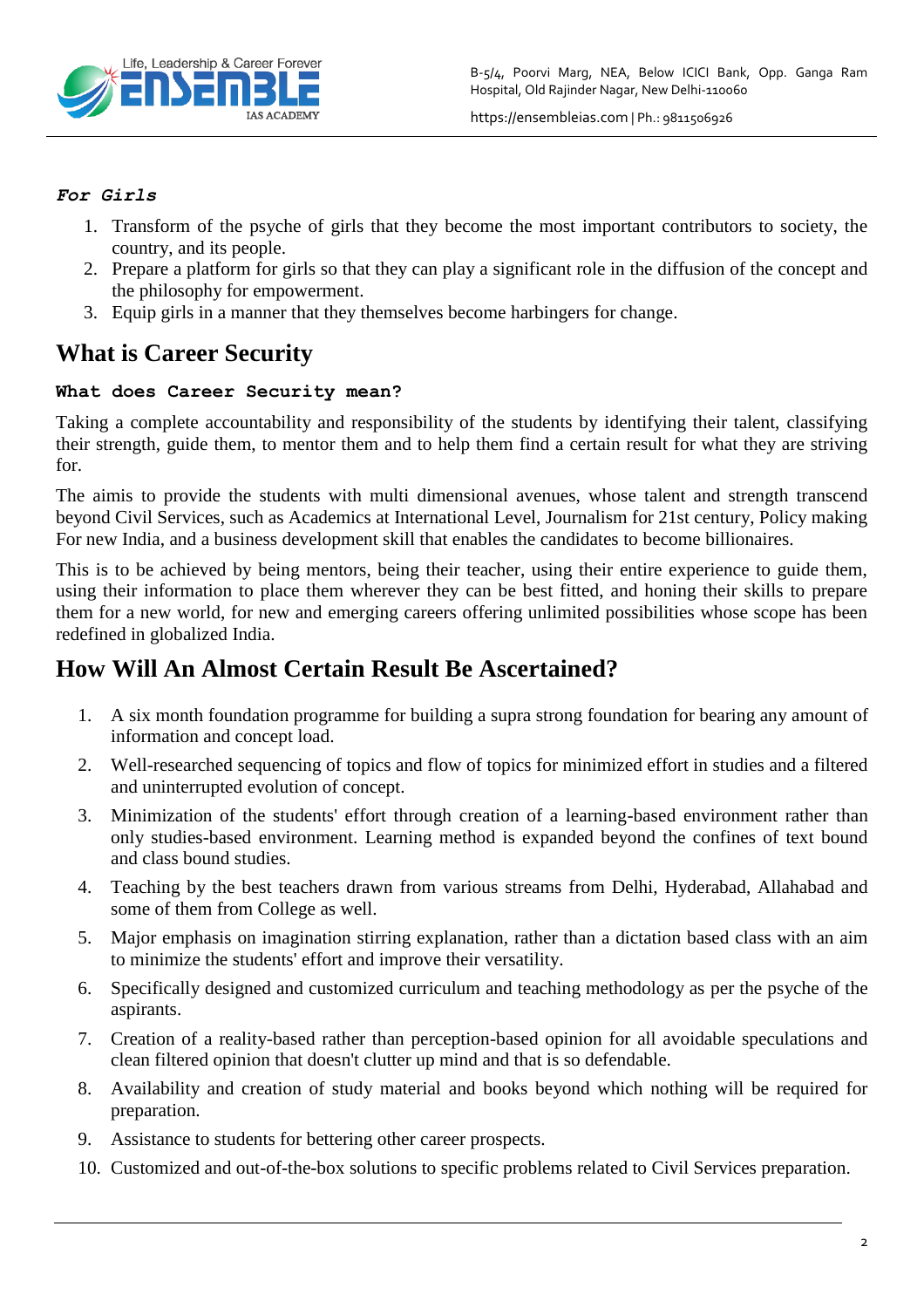

# **The target group**

Students in first year of their college, in +3

#### **What the CSC's will offer?**

An almost secure career chosen for candidates at the level of  $+2$  onwards by taking a complete accountability and responsibility of the students by identifying their talent, classifying their strength, guide them, to mentor them and to help them find a certain result for what they are striving for.

A total of 17 careers ranging from Civil Services to even constables is on offer

- 1. All Government Services and Jobs offered through SSC
- 2. Banking Services
- 3. Self-Employment and Entrepreneurship development.
- 4. Retail Job Trainings
- 5. Very High Class School Teachers at both primaey level as well as Secondary level.
- 6. CDS and Defense Forces Training.
- 7. Judicial Services
- 8. A Civil Servant,
- 9. An Academician of world repute,
- 10. An International Business Leader,
- 11. A Media Professional of national stature or
- 12. A Member of Legislative Assembly and or Parliament.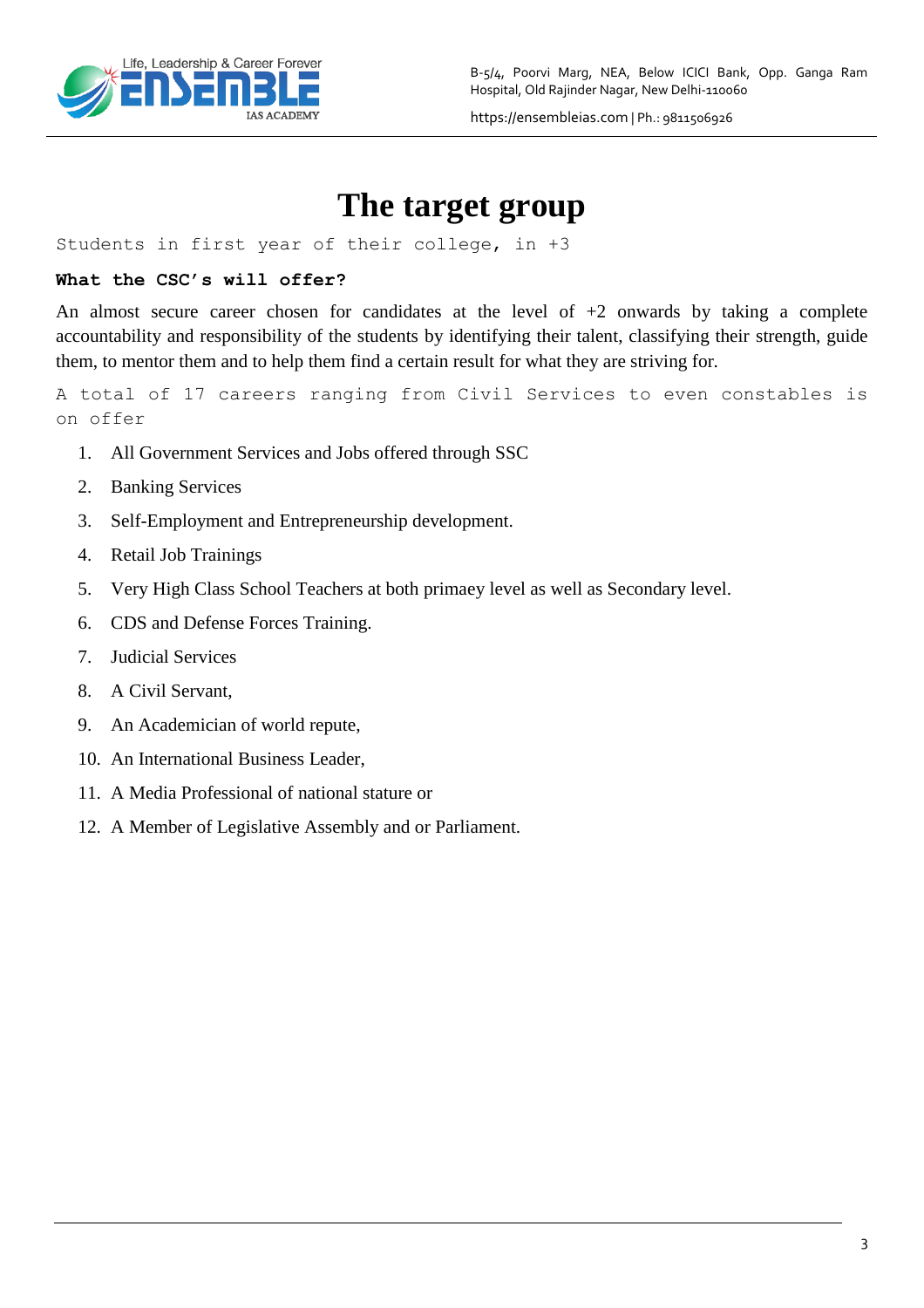

## **Why CSP?**

- 1. There are Gaps/Weakness in our primary education system which requires a niche training and customized solution which the coaching institutes/tution centres cannot do but require a niche solution and institutionalized solution.
- 2. An eroded base which is a byproduct of India's education system reflected in the students in the form of unbalanced perception management, lopsided scientific enquiry.
- 3. Lack of imagination power, under developed thinking and analytical skills
- 4. Coaching institutions with their similar type of course and content strategy are not suited to new and changing dynamics of various examinations where there is a need of continuous adaptation and evolution, in an honest and truthful environment.
- 5. USP-preparation based on reality and not on perception

## **Present position of the Concept**

Pilot project in progress and successfully running in three colleges In Bihar. Offers from Ramanujan College, Ramjas College, Delhi Shantiniketan And Vanasthali

## **How Is The Course Different From A Regular Programme?**

Not only does the programme prepare you for various tests and examinations, it also takes care all the deficiencies that you have developed so far as and which your school education has not taken care of. It means that there are no gaps left in the preparation of the candidate, the candidate is bound to be successful. This is ensured with a unique pedagogy

## **How Will an Almost Certain Result Be Ascertained?**

- 1. Building a supra strong foundation for bearing any amount of information and concept load.
- 2. Well-researched sequencing of topics and flow of topics for minimized effort in studies and a filtered and uninterrupted evolution of concept.
- 3. Minimization of the students' effort through creation of a learning-based environment rather than only studies-based environment. Learning method is expanded beyond the confines of text bound and class bound studies.
- 4. Teaching by the best teachers of in India drawn from Delhi, Hyderabad, Allahabad and some of them from local College as well.
- 5. Major emphasis on imagination stirring explanation, rather than a dictation based class with an aim to minimize the students' effort and improve their versatility.
- 6. Specifically designed and customized curriculum and teaching methodology as per the psyche of the aspirants.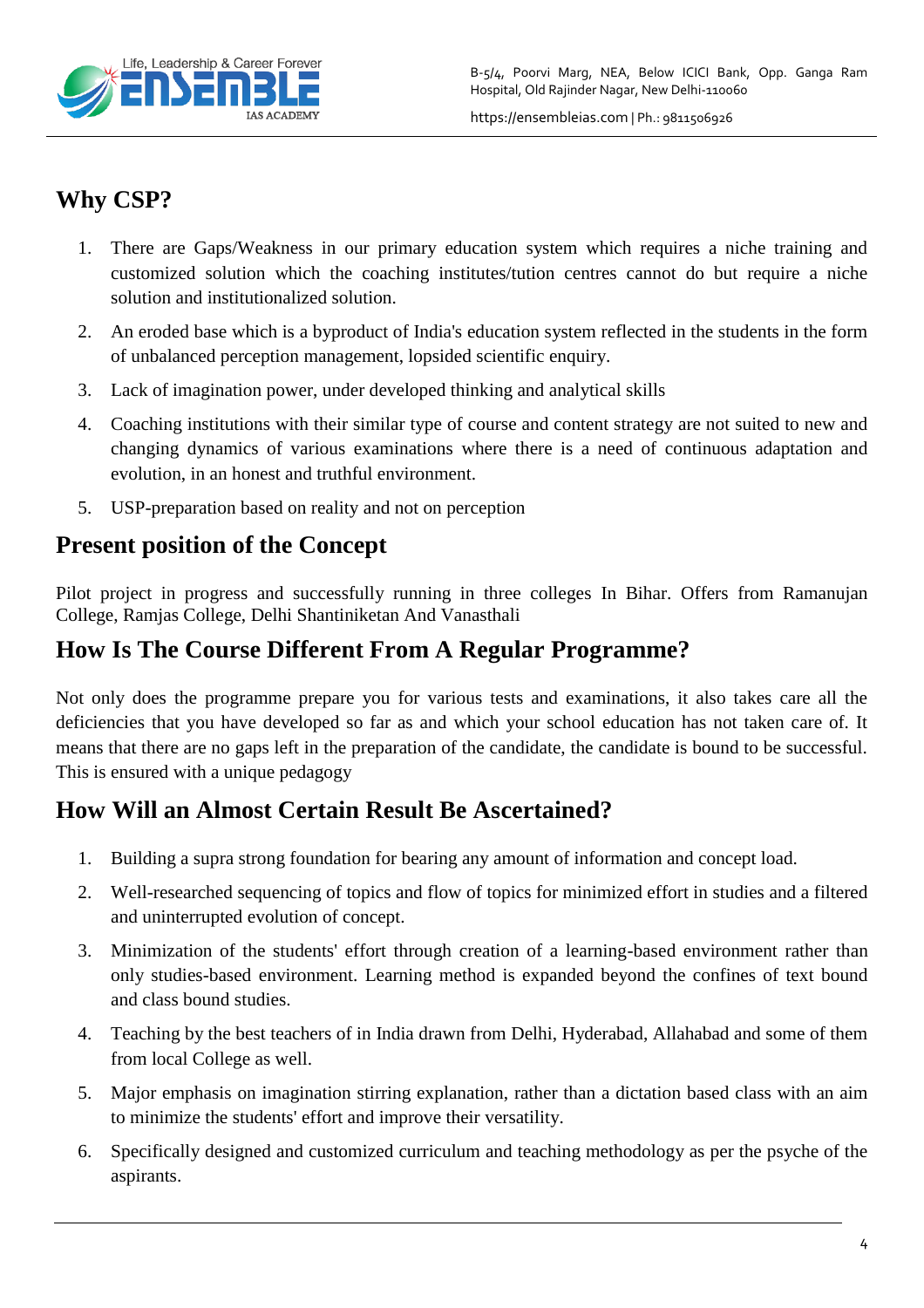

- 7. Creation of a reality-based rather than perception-based opinion for all avoidable speculations and clean filtered opinion that doesn't clutter up mind and that is so defendable.
- 8. Availability and creation of study material and books beyond which nothing will be required for preparation.
- 9. Assistance to students for bettering other career prospects.
- 10. Customized and out-of-the-box solutions to specific problems related to Civil Services preparation.

## Features of the Programme

- 1. This programme is a career security programme which has specifically designed and customized curriculum and teaching methodology as per the requirement of the 21st century india. The basic theme of the programme is preparing the students for an almost certain secure and dignified career.
- 2. Our programme is completely based on the mentoring process and is not done in either the manner of coaching or with the intent of coaching.
- 3. The modus operandii is to build a very strong foundation for bearing any amount of information and concepts.
- 4. We have sequenced the topics in such a manner that would minimize efforts in learning a particular topic; content and subject.
- 5. Customized and out of the box solutions to specific problems related to Civil Services preparation.
- 6. Specific Assistance to students for bettering their College or University Examination.
- 7. Specific division and customization of the education and learning process through training, coaching, teaching, and mentoring process by the best minds in the country.
- 8. Availability of study material and books beyond which nothing will be required for them. This minimizes the effort of the candidates to an unimaginable extent.

## **What makes this programme so unique**

**Pedagogy for the Programme**: In order to provide an almost certain result, ENSEMBLE has devised a unique pedagogy, that is unparallel, and that will speed the learning process, in its journey towards certain results. This includes a phase wise implementation of the programme beginning with identifying the problem of the candidates and filling the gaps that have been left in their school education.

## **Phases in which the programme will move**

The candidates will be subjected to 2 years and 2½ years foundation courses, that will seek a total transformation of the candidates.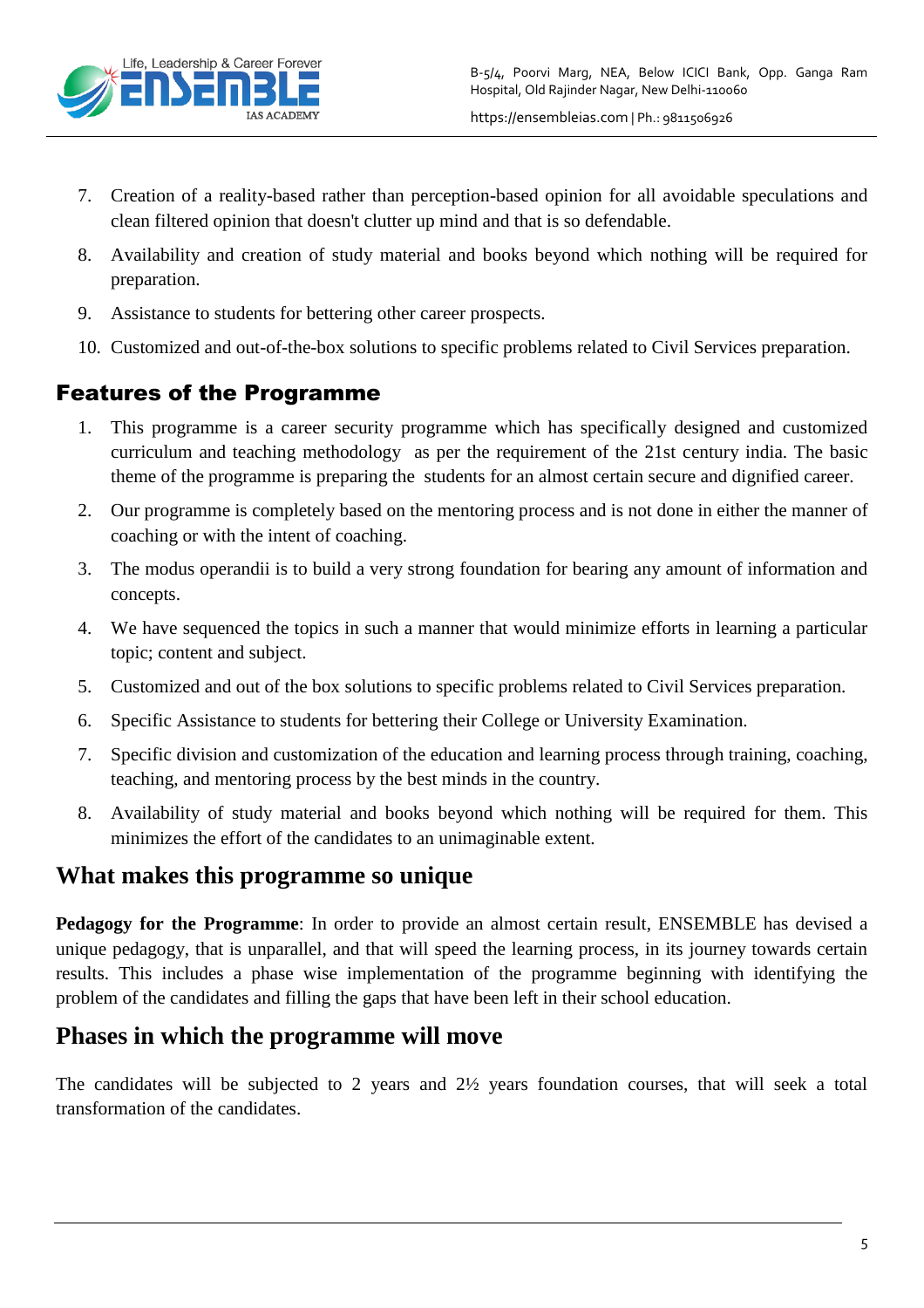

## *Foundation Stage*

The foundation stage is a must for all candidates pursuing different careers. It envisages

- Fill the gaps in the education and transform and improve the personality of the candidates.
- Counsel the parents and students to bring the best in their a career leap.
- Build a solid foundation, making them revise whatever they have studied till date.
- Subject them to Neurolistic Learning Programming (NLP).
- Improve their language and observation.

Train them into building social capital, social bonding, reading newspapers, magazines, observe people in editorial and teaching capabilities, etc. and

Make a global citizen to master the locations of the entire world and India, know the background of events, all the problems that the world and our country is facing as well as be civilized and well-mannered.

All these ingredients are important for the candidates to ease their effort that will be required to gain knowledge in almost every subject a person should know. This will also prepare the candidates to widen their horizon of thinking as well as prepare them for constables, and Retail Job training. An offshoot of this programme will be to train them for CSAT as well.

## *Knowledge Stage*

Knowledge stage helps the candidate to prepare for different exams that do not require deeper analyses but a broad and wide information base coupled with a developed attitude for awareness

The candidates come to know of Science and Technology, Geography, Indian and International Economy, International Relations, Indian Polity, Governance, History, Heritage, Culture and Society. Incidentally, these subjects make up the syllabus of the Civil Services examination, and must be studied by everyone to be successful in various other fields. **This level trains and prepares them for All Government Services and Jobs offered through SSC. Banking Services and trains them for Self-Employment and Entrepreneurship development as well as Retail Job Trainings.**

## *Differentiation Stage*

Having gone through the two stages, all the students will be prepared to take any career they wish to, based on the advice of our psychologists after subjecting them to an intensive one week talent and career identification programme. The various career may be:

- Civil Services By the best teachers and mentors drawn from the best Institutes of India. This includes both central Civil Services as well as state PCS
- Academics Based on the advisors, the candidate will start mastering a subject after he has been coached to qualify for GRE, to write articles in newspapers, books and monologues. He/she will be given recommendations by the scholars and academicians of repute to facilitate admission in the topmost universities of the world.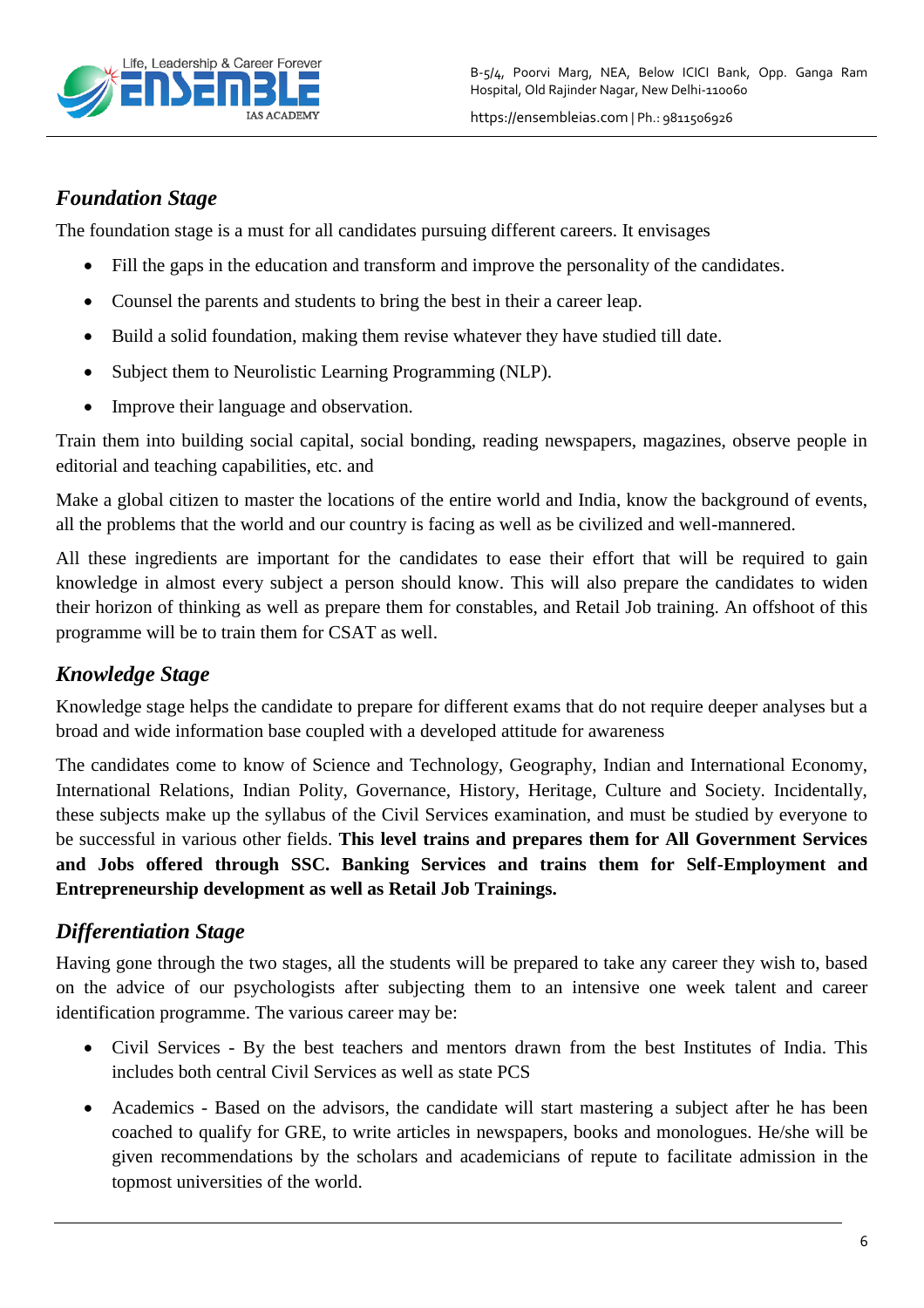

- Business Management Candidates having business orientation will undergo rigorous training for CAT and SAT by the best trainers drawn from the well known institutes and Individual trainers who have carved a niche for themselves.
- Legal Luminaries Students who have legal and logical resoning and have the aptitude of interpretation of any matter logically, can convert their skill into becoming legal luminaries- judge or or an eminent legal professional.
- Journalism Students who are logical, have a flair for writing, and are ready to convert their pen into a weapon, will be trained to write newspaper articles, edit a book, prepare investigative reports, and then, will be sent to the best media academies.

The motto is to provide proper training on attitude and knowledge. The students who are best fitted for the job will be picked up, given the best training available in the country and sent to the best places for further training. When their interest and entertainment becomes their profession, and they have been subjected to best possible training in their attitude, they are bound to excel in that field. In fact, they are the people who will change the country and thus be known throughout the world.

# **Our Strength**

- 1. A panel of world repute comprising advisors to PM, Secretaries to the Govt of India, Academicians of national level.
- 2. Very high academic credentials with endorsements of Vice chancellors of 6 University.
- 3. Past Results of Civil Services
- 4. Experience of 20 years for a Chief mentor and his brand
- 5. A pool of trainers who can and are likely to transform the lives of girls through perception management.
- 6. A technology platform that helps to provide online support to the candidates during their training period as well
- 7. Very good content that is under constant revision
- 8. An experience of 20 years in running institution and managing it.

## **Pedagogy for the Programme**

In order to provide an almost certain result, ENSEMBLE has devised a unique pedagogy a pedagogy that is unparallel, and that will speed the learning process, in its journey towards certain results. This includes a phase wise implementation of the programme beginning with identifying the problem of the candidates and filling the gaps that have been left in their school education.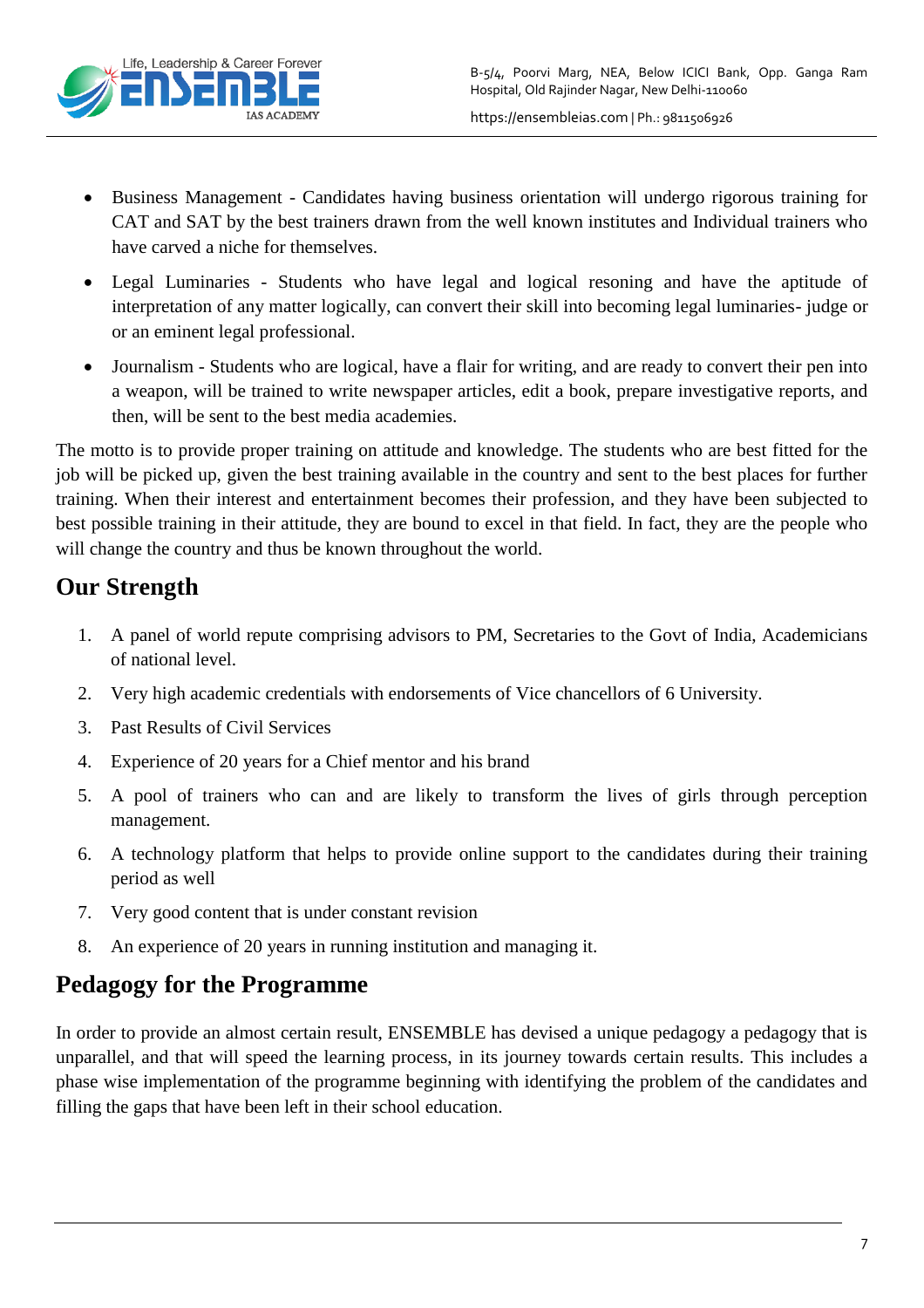

### Unique and Extraordinary facilities to the students

- 1. Accessibility to the best teachers who can really transform any candidates future, rather than bank on new generation coaches, having limited knowledge and who themselves require attitudinal correction.
- 2. Choice of teachers /coaches and trainers who can be called on students request and/or from where the students want to go for studies/classes/coaching.
- 3. To call any specialist from any where in the country within the framework of mentoring process.
- 4. The students can share the problems and find solution with the people who feel for the candidates and are concerned about the country.
- 5. Have insider information into what the organization is, which is conducting their exam is thinking, and accordingly mould their preparation.
- 6. Availability of material and unhindered access to that knowledge source from where model answers are framed.
- 7. The students manage the entire programme with complete transparency on the same lines as is being managed in one of the best business schools in India and on the same lines as ISB, Hyderabad.

# **Programmes For Girls (A separate programme)**

## *The Concept*

- 1. Transformation of social milieu of the country to make the girls career ready and future ready.
- 2. Prepare a platform for girls so that they can play a significant role in the diffusion of the concept and the philosophy for empowerment.
- 3. Equip girls in a manner that they themselves become harbingers for change.
- 4. Transform the girls psyche to an extent that they can diffuse any ideology, any concept, and idea both vertically and horizontally
- 5. Create a social movement that can force transformation in a manner that suits 21st century literates.

### *Type of Programmes*

- 1. Personality transformation as a tool and mechanism for relationship development and improving employability.
- 2. Identification of talents and providing them a career as per their talent and attitude, not only as per the trends prevalent in the society.
- 3. Preparation Career Security to students in the first year of College to provide them five different and **assured** careers—Civil services, academics, Business Management based on Glocalisation, New Age Media, and even Social Activism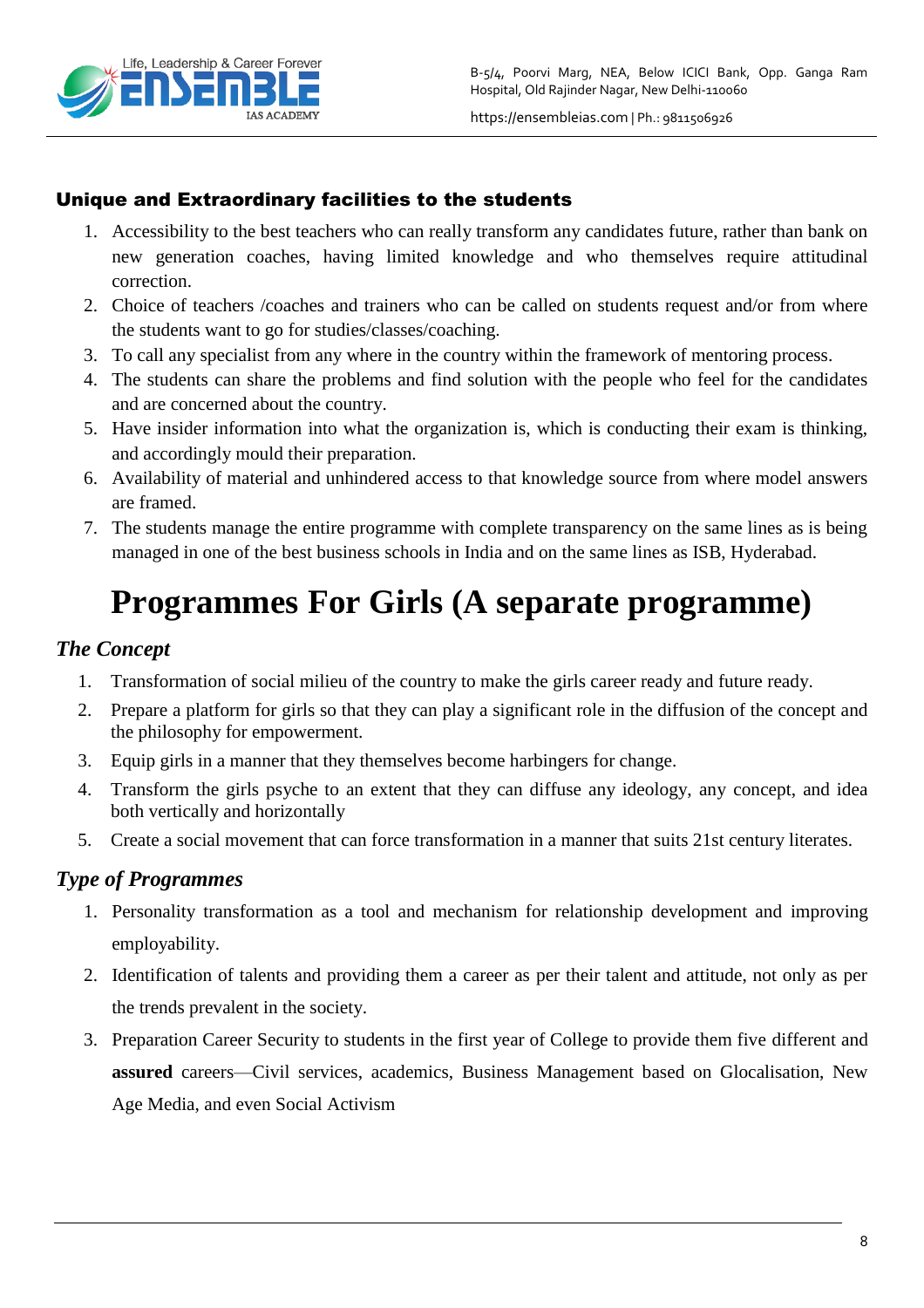

# **Patna Womens College: The Pilot Project**

### *Why the Girl Students have been chosen…?*

The girl students have been specifically targeted and chosen for a variety of reasons.

- 1. Girls are equally or even more talented than boys anywhere in India, but they do not get a level playing field to show their talent.
- 2. In a metropolitan society, where the focus and attention becomes quite wavering, maintaining spirit and purpose requires specific mode of training, teaching especially for girls.
- 3. It will be an excellent way to empower women, one of the first such initiative on women empowerment in the entire country.
- 4. It is easy to mould a girl child/student in comparison to a male student given the social milieu in which the boys are brought up, and it is easier to obtain a desired result from them.
- 5. The girls are likely to give an assured result, given their psychological make-up and sincerity towards work, the value which they carry and the ambition that they have.
- 6. Girl students are most likely to form a better social capital and develop strong bonding among themselves to achieve success in comparison to boys.
- 7. The girls are likely to diffuse any transformation in their personality much more faster than boys.
- 8. Girls in India will represent the symbol of social change and are a very potent medium of upliftment of national spirit, and the state and society of our country.
- 9. Girls form better administrative officers, as they are more organised, have a better intituitive power, and are multitaskers.
- 10. Girls are less prone to corruption in comparison to boys, and thus their focus of attention is mostly on work, on making things better.
- 11. The whole nation stands to gain when girls, forming the 50% of the population, is educated.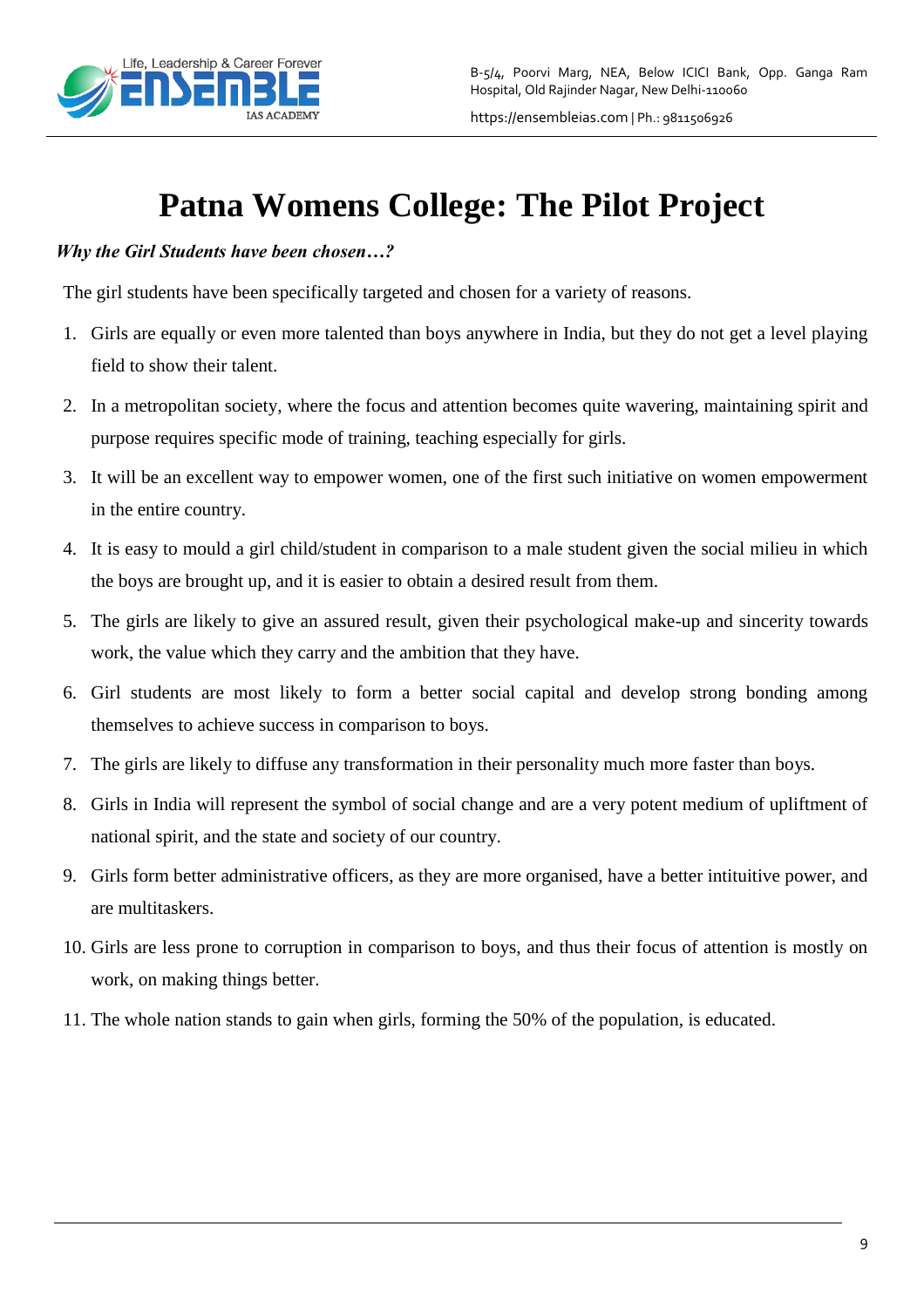

# **Why Ensemble?**

ENSEMBLE is an academic and training organization, which keeps education and educational transformation at its core. It believes that the end of education is character. In intent, in mannerism, in essence in everything, our core value in improving the student is reflected and that's why it's a mentoring based organisation first and anything else later.

ENSEMBLE is not just Civil Services Institute. It is the name of a value-based system, a true educational endeavour, whose pride is always in making all out efforts to reform the candidate to bring the best in him developing in them a sincere or committed learner. The whole country recognises us for this commitment.

Over years, ENSEMBLE has developed a complete guidance and support system solely aimed at making students qualify not only in the Civil Services Examinations but many other careers which suits their talent. For more than 20 years, ENSEMBLE has been analysing in great depth the trends and patterns of these competitive examinations. The changes that have taken place in the Civil Services examination over the past 15 years have enabled us to constantly evolve newer and more effective approaches to guide aspirants towards success. More than 1553 students have already benefitted with our highly focused and result oriented strategy. More than 50 of them secured a Rank within All India Top-10. The results of so many years are obviously not a coincidence. They reflect our quality and commitment.

Our Digital Education Component gives the student complete range of whatever they require for their knowledge, learning and approach i.e., a complete chapter; its documentary and animation and multimedia enhanced video, synopsis of the chapter, possible range of questions, its Current Affairs extension, Related graphics and view of important personalities and their interview.

We provide

- Scientific and structured course plan
- Enormously rich study material
- Gripping and Enriching class lectures to build a conceptual base and develop a perspective
- Varied tests to test varied capabilities
- Online and Digital support
- Mentoring classes
- Life Experiences by the Dignitaries

## **Associations and our Panel/Advisory Board**

We are blessed to have an association of some of the most distinguished personalities of India. The members have run the programme of Interview guidance under the name of Academy for Administration and Governance. These distinguished members who form the who's who of of the academic and bureaucratic world have a teachers heart. Truly a mentors approach towards the students. They have come together under a programme, Academy for administration and Governance to have already guided 134 students to success out of a chosen 185 students.

- **1)** Sri B. P. Singh, **Former Home Sec, World Bank Vice President, and Former Governor Sikkim**
- **2)** Padmashree Prakash Singh **(Retired DGP, UP) Advisor to PM on Police reforms.**
- **3)** Sri N. K. Singh, IPS **(Ex Jt Director, CBI)**
- **4) B. L. Vohra, DGP, tripure**
- **5)** Prof M. P. Singh **(World renowned Political Scientist)**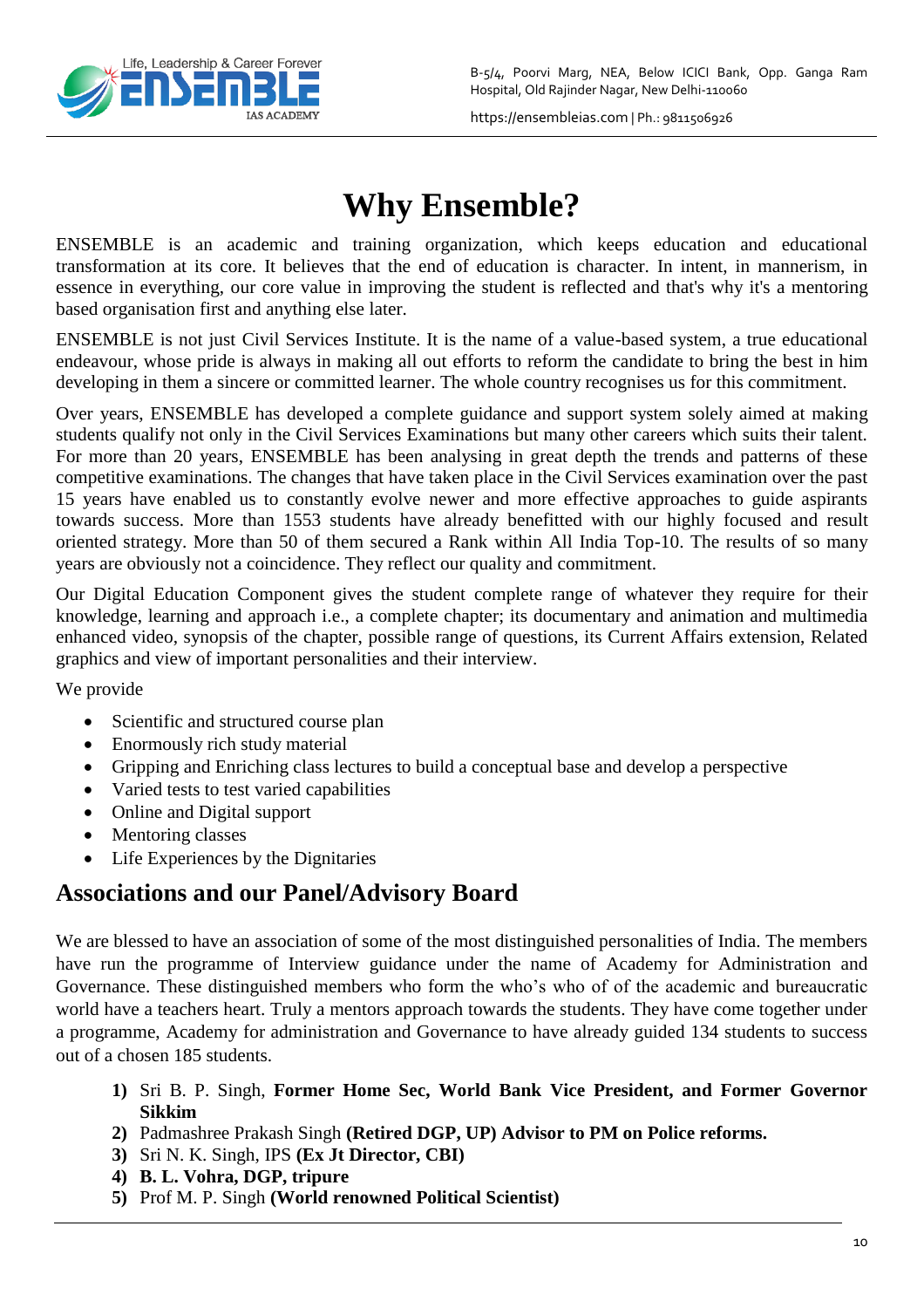B-5/4, Poorvi Marg, NEA, Below ICICI Bank, Opp. Ganga Ram Hospital, Old Rajinder Nagar, New Delhi-110060



https://ensembleias.com | Ph.: 9811506926

- **6)** Air Marshall S. Inamdaar **(Member UPSC)**
- **7)** Sri M.F. Farooqui **(Former Secretary Ministry of Telecommunication)**
- **8)** Sri Noor Mohammed **(Retired Commissioner, Election Commission)**
- **9) Dr Vikram Singh, Former DGP UP & VC, NIU**
- **10) Love Verma, Secretary Culture Govt of India**
- **11) Rekha Bhargava. Secretary Parliamentary Affairs, Govt of India**
- **12)** Dr. Q. Ahsan **(VC, Magadh University)**
- **13) Dr R. B. P, Singh, VC, Patna University)**
- **14) Dr R. B. Singh, Vice President, International Geographical Union**
- **15)** Sri K. Siddhartha **(Earth Scientist, Educationist, Mentor and International Speaker)**

**Guest Speakers and Panel Members**

- **1)** Sri **R. K. Mago Former Chief Secretary Maharshtra**
- **2)** Sri **Amitabh Rajan, Former Home Seceretary Maharashtra**
- **3)** Sri Vineet Ohri, Former Director CBDT
- **4)** Vikas Mittersain, Chairman Nazare.com
- **5) Dr R. B. Singh, Chairman IGU**

Besides, ENSEMBLE has an eclectic group of intellectuals, teachers, mentors, psychologists, professionals and administrators whose single objective is to identify talent of the child and give them an assured career for the future in 21st century.

**Students In Civil Services IAS Students in Academics Students in management and Corporate Students in Politics Students in Journalism** 1. Saurav Vijay, Education Secretary, Maharashtra. 2. Nand Kumar, World Bank Aided Water Management in M.P, Bhopal 3. Poojan Rana, Income Tax Commissioner, now in Lee Kwan University 4. Kusum, Additional Commissioner, Income tax 5. Gopal Meena, Labour Commisisoner, 1. R. K. Singh, Florida University, Scientist working on Human **Genomics** 2. Dr Ram Sharma, Asstt Dean Dr Shiv Nadar University 3. Siddharth Upadhyay, Author 1. Praveen Bansal, CMD of Abhimanu IAS 2. Shabbir Bashir, Teacher in Vaji Ram 3. Mansi Shukla, HR head, USA 4. Pooja Mishra, Investment Banker 5. Kumar Vivek, Excise Commissioner and founder of IAS Baba 6. Honey Makhani, Actor and 1. Pankaj Vidyarthi, Bharat Swabhiman Andolan, RSS 2. Rahul Ram Yadav, RSS UP wing 3. Additti Kumar, RJD, Bihar 4. Sameer Swarrop, Independent 5. Reetika Chaudhary, BJP 1. Dr Brjendra Narayan, Regional Director, AIR 2. Late Sanjay Sinha, Business head Hindustan Times, Patna 3. Vikas Kumar, News 24

Some of our students and their achievements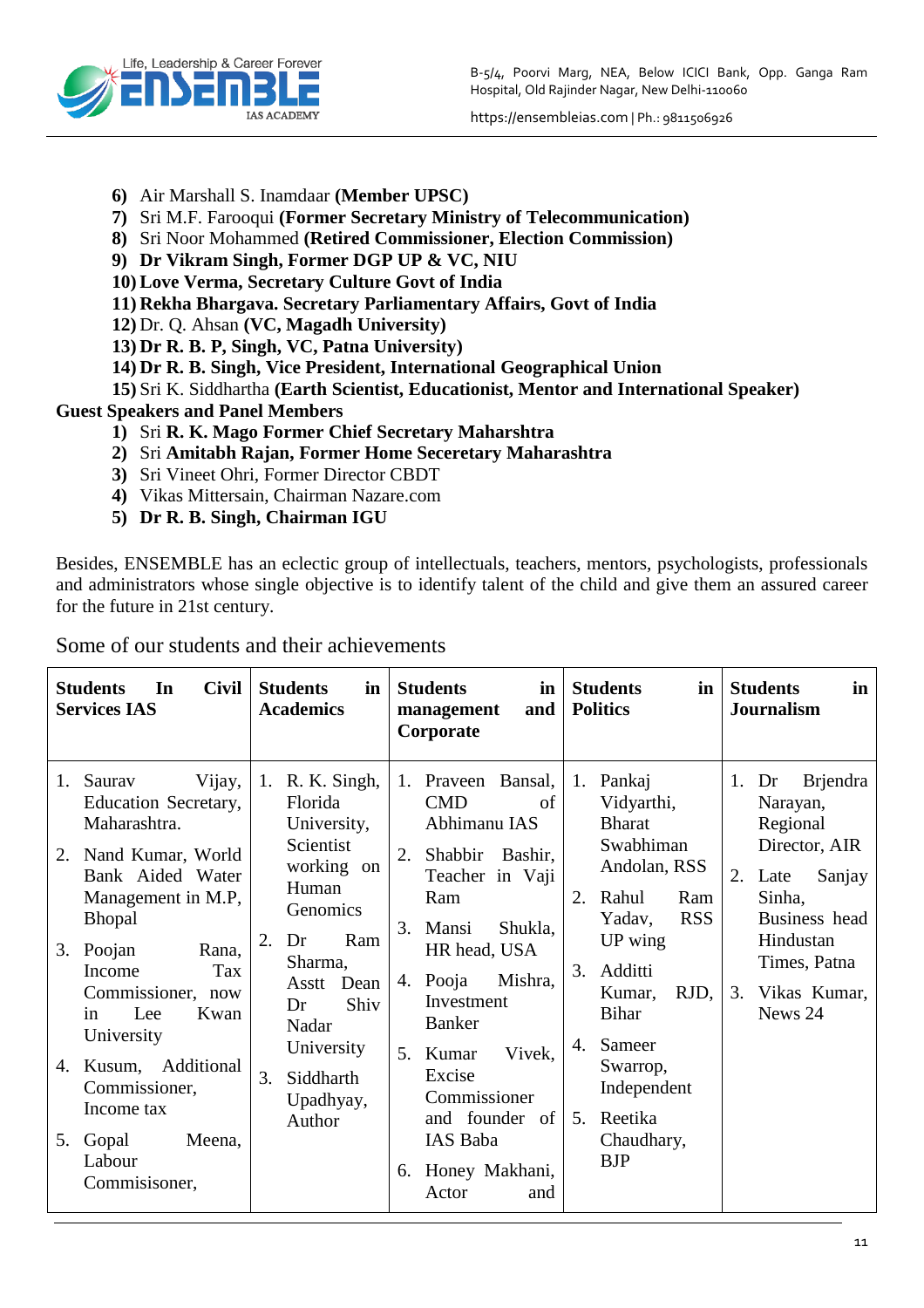

|    | <b>Bihar</b>                                                                                | Model, Mumbai |  |
|----|---------------------------------------------------------------------------------------------|---------------|--|
| 6. | Sheetal<br>Verma,<br>Principal<br>Secretary<br>Deptt of Education,<br><b>UP</b> Governement |               |  |
|    | 7. Ashutosh Niranjan,<br>DM,                                                                |               |  |
|    | 8. Abhishek<br>Dixit,<br>Additional<br>Commisiner,<br>law<br>and Order Tamilnadi            |               |  |
|    | Tetarwal,<br>9. Sangeeta<br>DM Hissar                                                       |               |  |
|    | 10. Ruby<br>Jaspreet,<br>Counsel<br>General,<br>Frankfurt, Germany                          |               |  |
|    | 11. Shashi Kumar, CMD<br>Vishapatnam<br>development<br>Authority                            |               |  |
|    | 12. Akhand<br>Pratap<br>Singh,                                                              |               |  |
|    | 13. Palaka<br>Sahni,<br>Commisioner, Bihar<br>cadre, PS to Cabinet<br>Minister              |               |  |
|    | 14. Avantika<br>Gautam,<br>Gujarat Cadre                                                    |               |  |
|    | Pandey,<br>15. Vikrant<br>DM, Ahmedabad                                                     |               |  |
|    | 16. Anindita<br>Mitra,<br>Punjab Cadre                                                      |               |  |
|    | 17. Tarun Nayak, Police<br>Commisisoner, MP<br>cadre                                        |               |  |

\**List is long*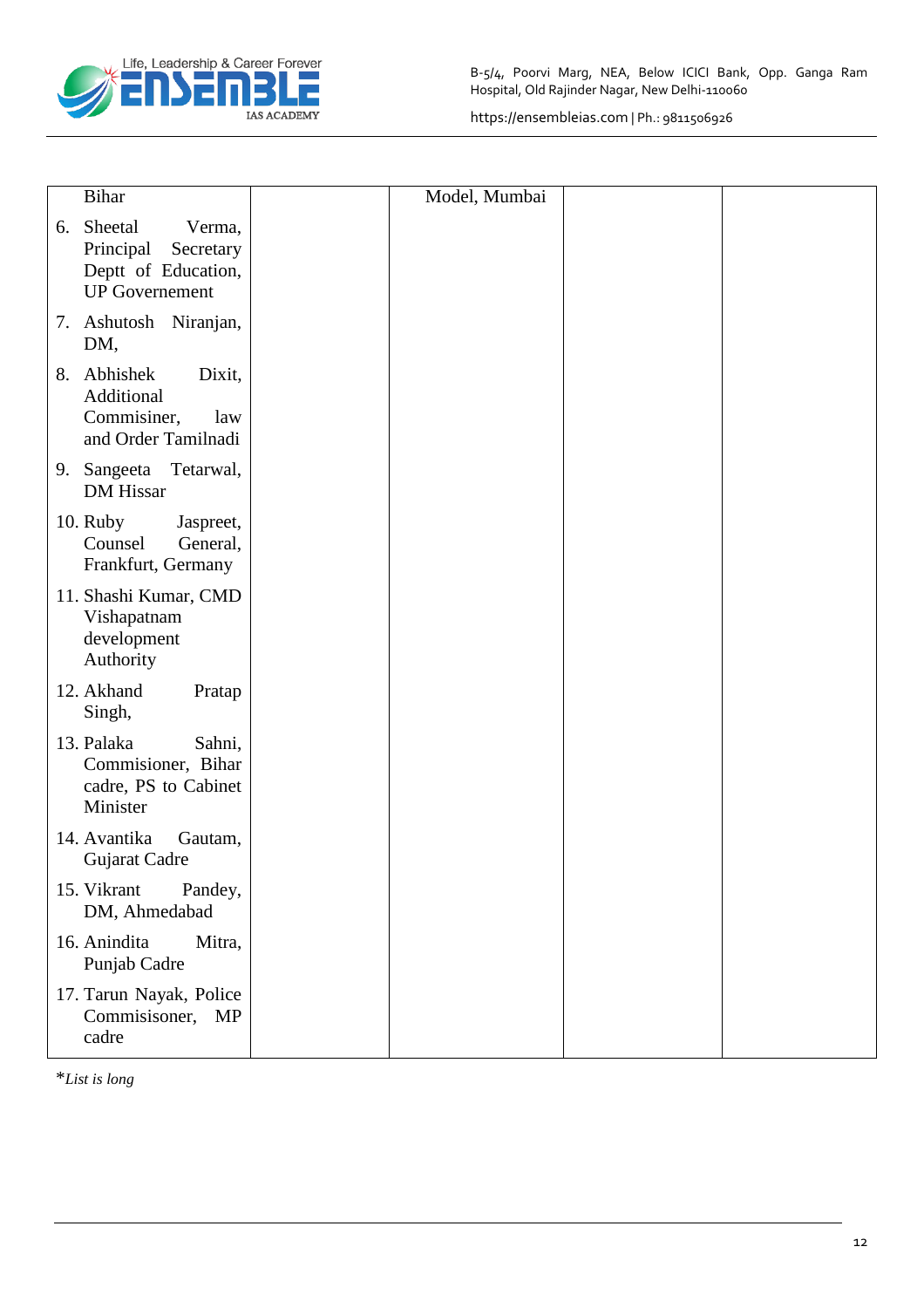

# **Models of Execution**

# *Monitor the Programme in Situ in Colleges/Institutions*

If the college evinces interest in the concept and programme, we can synergise with the college to formulate a model for initiating transformation at the College level first, and then move on to include the entire state. The college can adopt several models of association.

# **MODEL-I,**

## *Organise it in situ in colleges/institutions*

## **Gains for the College**

From our perspective, the college stands to gain a lot from participating in such type of programme, the first such programme in the country.

The gains are-

- **One**, the students academic and intellectual ability will improve a lot, which will be a boon for the college as the students' result will show a drastic improvement;
- **Two**-the students will start securing a career which will make them a goodwill ambassador for the college,
- **Three**-the academic environment of the college will improve as the students start indulging themselves in a variety of activities involving debate, discussion, assignments, field training, within the college premises,
- **Four**-the inflow of quality students to the college will improve,
- **Five** the implementation of the concept and the exposure of the candidates to some real quality teaching, training, coaching, and mentoring may induce some of the complacent teachers of the college to wake up from slumber, and refreshen themselves again.
- **Six**-Ensemble will keep calling its panel members and advisors to meet the students for guiding and educating them which will elevate the branding of the college, and uplift the mood of the college,
- **Seven** the net results that will show up in two years of time will bring lot of accolades for the college in the coming years, and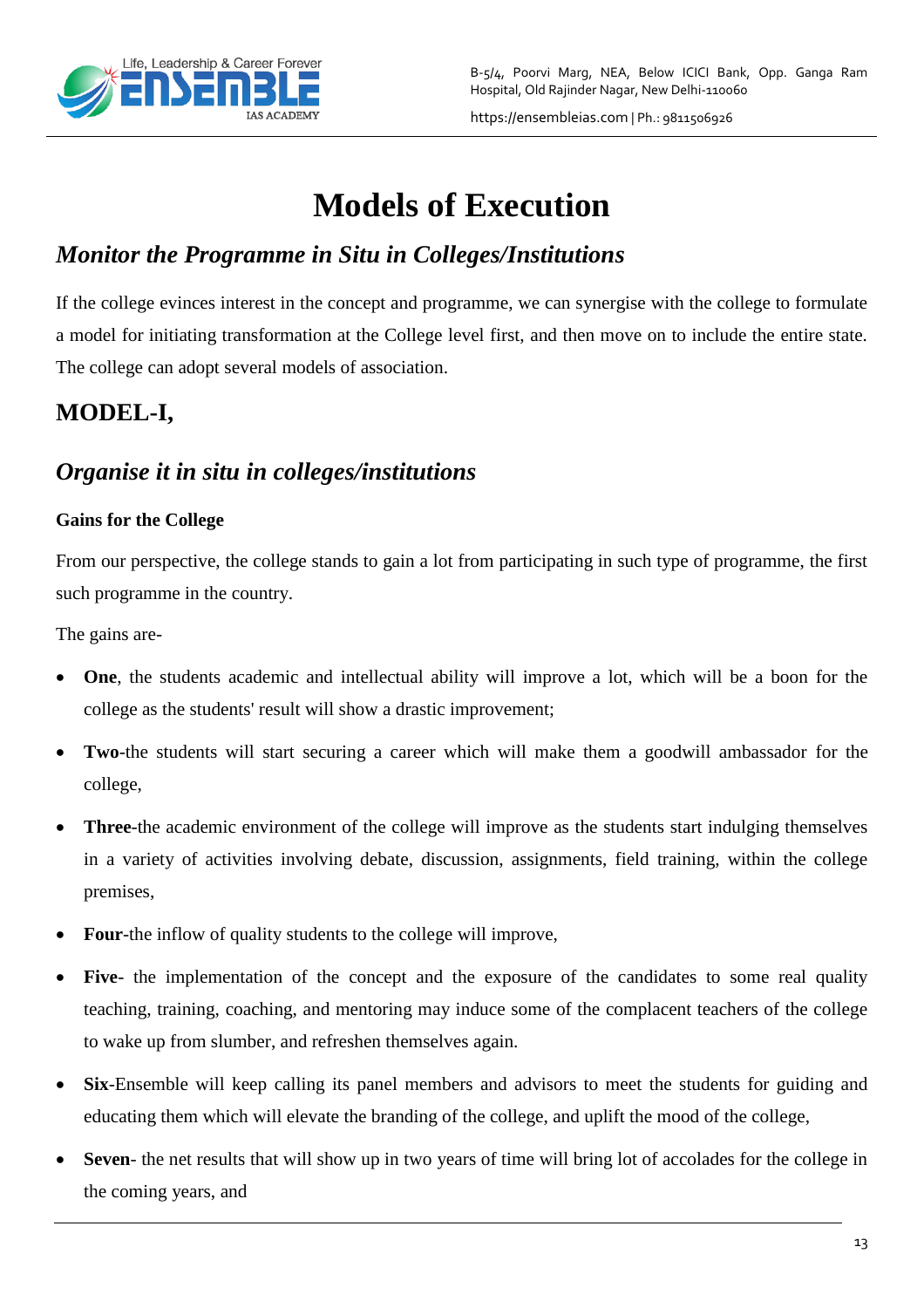

 **Eight**-the effort made by the college will go a long way in the chronicles of the respective college and the head of the organization entrusted with initiating the concept will be remembered for a long time to come.

In this model the college can give its premises but the entire curriculum and its management will be managed by ENSEMBLE.

# *MODEL-II*

The **Colleges/Institutions** can give its premises at a time when it doesn't have a regular class. We will assist the college to run its classes with the help of teachers drawn from both ENSEMBLE as well as the college. The management of the academics, teachers and the administration will completely be in the hands of ENSEMBLE to assure quality delivery of the content;

# *MODEL-III*

The college can have an association with ENSEMBLE whereby the college can assist ensemble to upgrade the quality of its own students and help take the responsibility of transforming the career of the college students in an almost assured manner. The college will take the initiative, take its credit but completely on the advice of ENSEMBLE.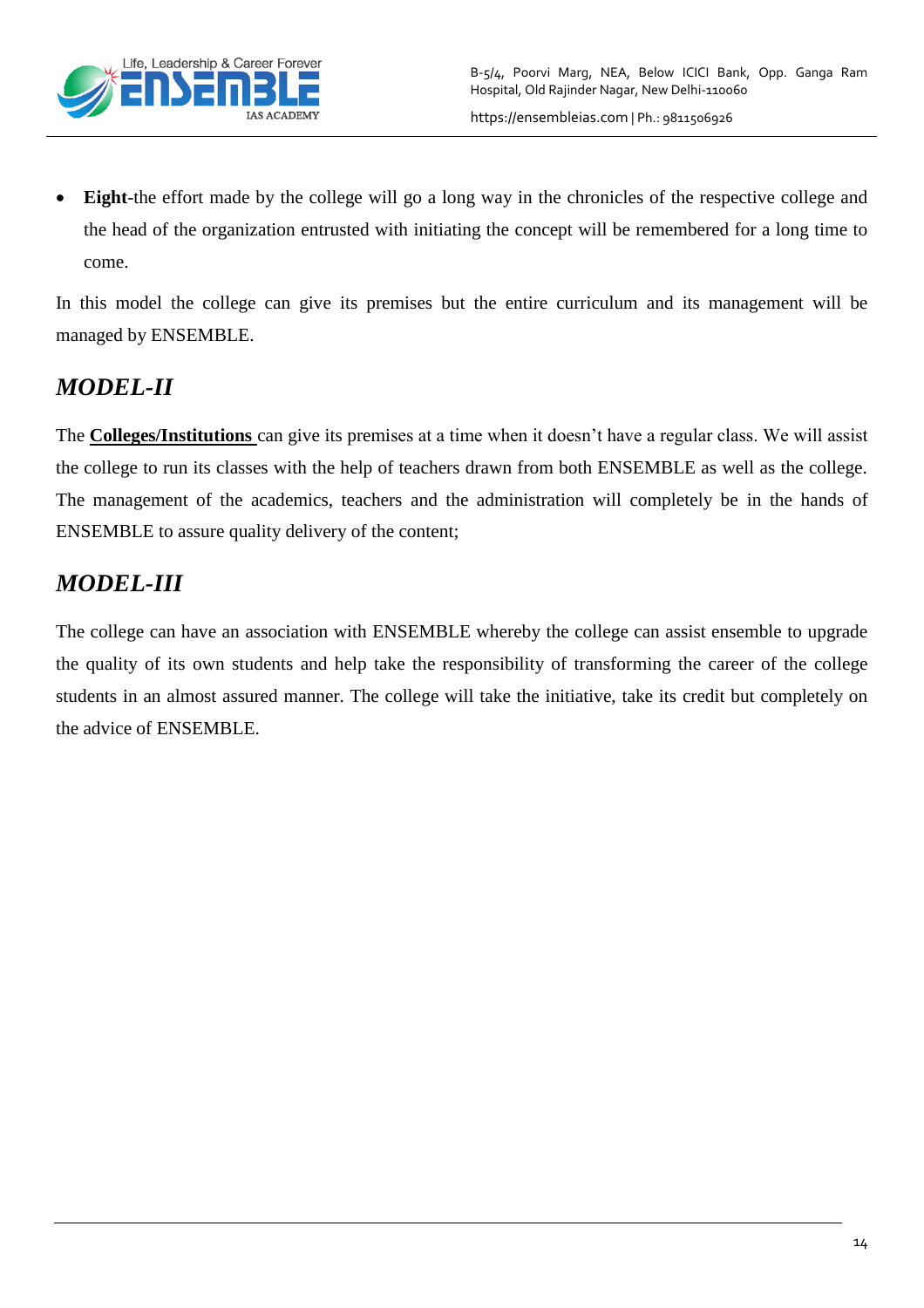

# **ROADMAP FOR MODEL 1**

| <b>Stages</b> | <b>Components</b>                                                                                                                                                                                                                                                                                                                                                                                                                                    | <b>Purpose</b>                                                             | Requirement                                                                                                                                                                                    | <b>Comments</b>                                                                                                                            |
|---------------|------------------------------------------------------------------------------------------------------------------------------------------------------------------------------------------------------------------------------------------------------------------------------------------------------------------------------------------------------------------------------------------------------------------------------------------------------|----------------------------------------------------------------------------|------------------------------------------------------------------------------------------------------------------------------------------------------------------------------------------------|--------------------------------------------------------------------------------------------------------------------------------------------|
| One           | Audition to all College students<br>in situ                                                                                                                                                                                                                                                                                                                                                                                                          | Awareness<br>Generation                                                    | College Authorities<br>publicise the event,<br>invite all students,<br>motivate<br>them<br>to<br>attend and glamorise<br>the event                                                             | Require a very well-<br>coordinated<br>effort<br>between College and<br>Ensemble                                                           |
| Two           | Organise a test of all College<br>students                                                                                                                                                                                                                                                                                                                                                                                                           | To assess the level of<br>awareness,<br>information<br>and<br>willingness. | College facilitating<br>the conduction of<br>making<br>it<br>test,<br>compulsory.<br>Ensemble<br>will<br>manage the question<br>paper and College<br>will help us with<br>answer checking.     |                                                                                                                                            |
| <b>Three</b>  | Planning of the calendar with the<br>College.<br>Infrastructure sprucing to suit the<br>requirement<br>Teachers training for Colleges to<br>appoint a resident teacher<br>Formation of a coordination<br>committee<br>Date sharing and Registration of<br>students on the portal.<br>Protocols to be defined for<br>different<br>type<br>of<br>teachers,<br>mentors and Coaches<br>Homogenisation of the students<br>who can take advantage of this. | To lay the foundation<br>for all administration<br>and KRA allocation      | completely<br>$\mathbf{A}$<br>transparent<br>brainstorming<br>planning<br>session<br>College<br>with<br>to<br>frame the calender<br><b>KRA</b><br>and<br>for<br>expectations<br>administration | Complex<br>web<br>of<br>expenses<br>management<br>and<br>accountability setting<br>as slight carelessness<br>will spoil a lot of<br>things |
| <b>Four</b>   | Appointment of a Coordination<br>team and accommodation etc<br>fixing of teachers who go from<br>here to teach.                                                                                                                                                                                                                                                                                                                                      |                                                                            |                                                                                                                                                                                                |                                                                                                                                            |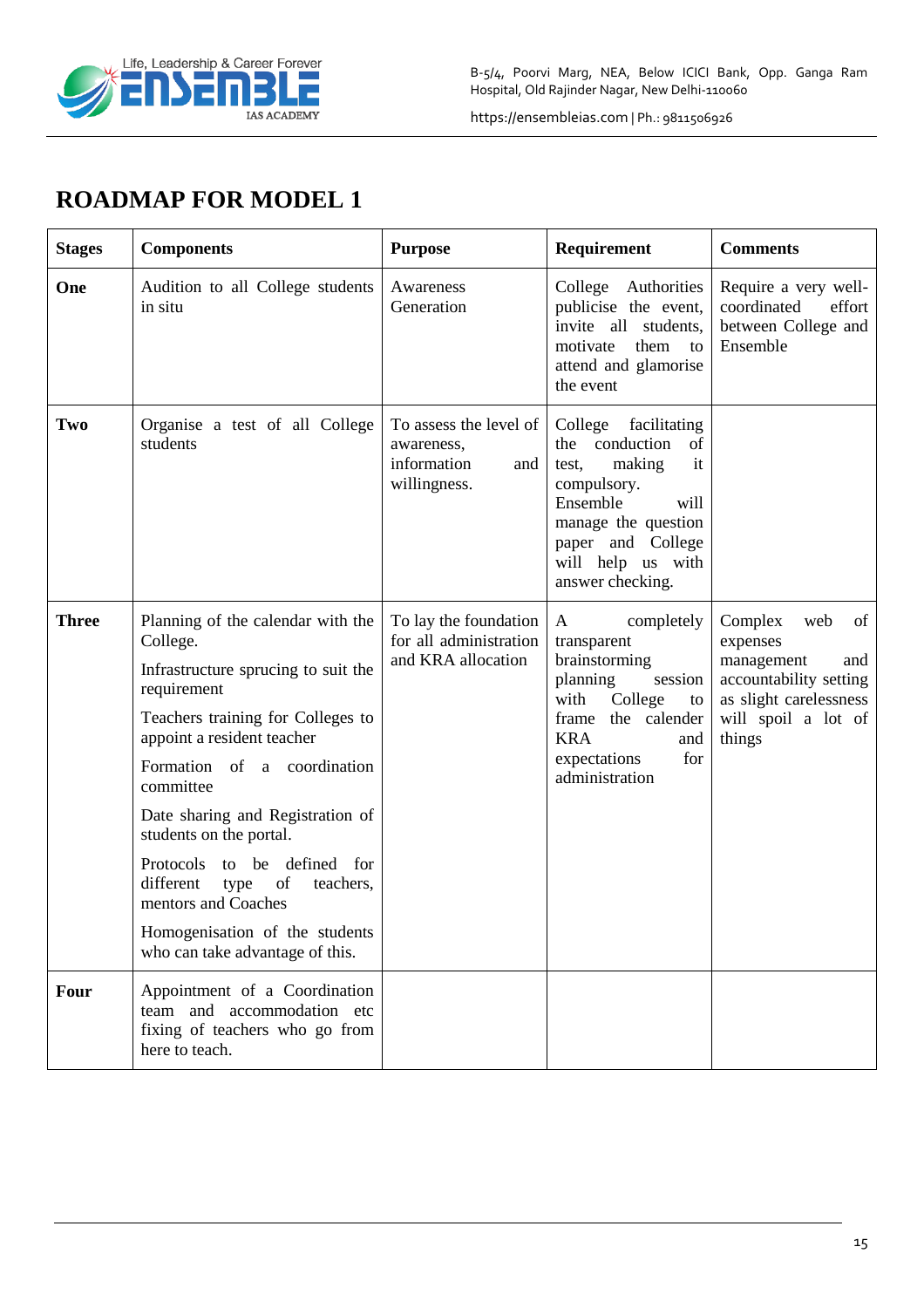

### **Fifth Stage Curriculum perfection and Implementation**

First year

| <b>Components</b>                                               | Why is it important                                                                                                                                                                                | Where will it help                                                                                    | <b>Comments</b> |
|-----------------------------------------------------------------|----------------------------------------------------------------------------------------------------------------------------------------------------------------------------------------------------|-------------------------------------------------------------------------------------------------------|-----------------|
| Communication<br><b>Body</b><br>$\&$<br>Language<br>Improvement | For being cultured<br>being<br>For<br>more<br>acceptable<br>For making friends who<br>can be helpful                                                                                               | In Interview<br>becoming<br>In<br>favourites with the<br>teacher                                      |                 |
| Language Improvement                                            | To express anything that<br>the students wish to<br>To write good answers<br>To speak well                                                                                                         | In CSAT<br>In other exams such<br>as SSC, or any other<br>exams                                       |                 |
| Revision of entire school books and its<br>current dimensions   | To<br>prepare<br>the<br>candidates<br>well<br>in<br>of<br>their<br>advance<br>Preliminary<br>Examination, as the first<br>phase of preparation out<br>of three phases in the<br>coming three years | In one day exams<br>such as SSC, and<br>forming the base of<br>other<br>exams<br>including state PCS. |                 |
| CSAT preparation and customisation                              | Extend<br>the<br>sharp<br>thinking<br>of<br>the<br>candidates.<br>and<br>their<br>mathematical<br>recent<br>practices into making it<br>solid and concrete.                                        | In exams such as<br>SSC, or any other<br>including<br>exams<br>Bank PO. exams                         |                 |

#### Second year

| <b>Components</b>                                    | Why is it important | Where will it help                                   | <b>Comments</b> |
|------------------------------------------------------|---------------------|------------------------------------------------------|-----------------|
| Understanding oneself, their parents and<br>teachers | Know ones strength  | In<br>personality<br>Development<br>and<br>Interview |                 |
| Understanding their surroundings                     | Build ones strength | In<br>personality<br>Development<br>and<br>Interview |                 |
| Learning to make bonds, and social capital           |                     | In easing preparation                                |                 |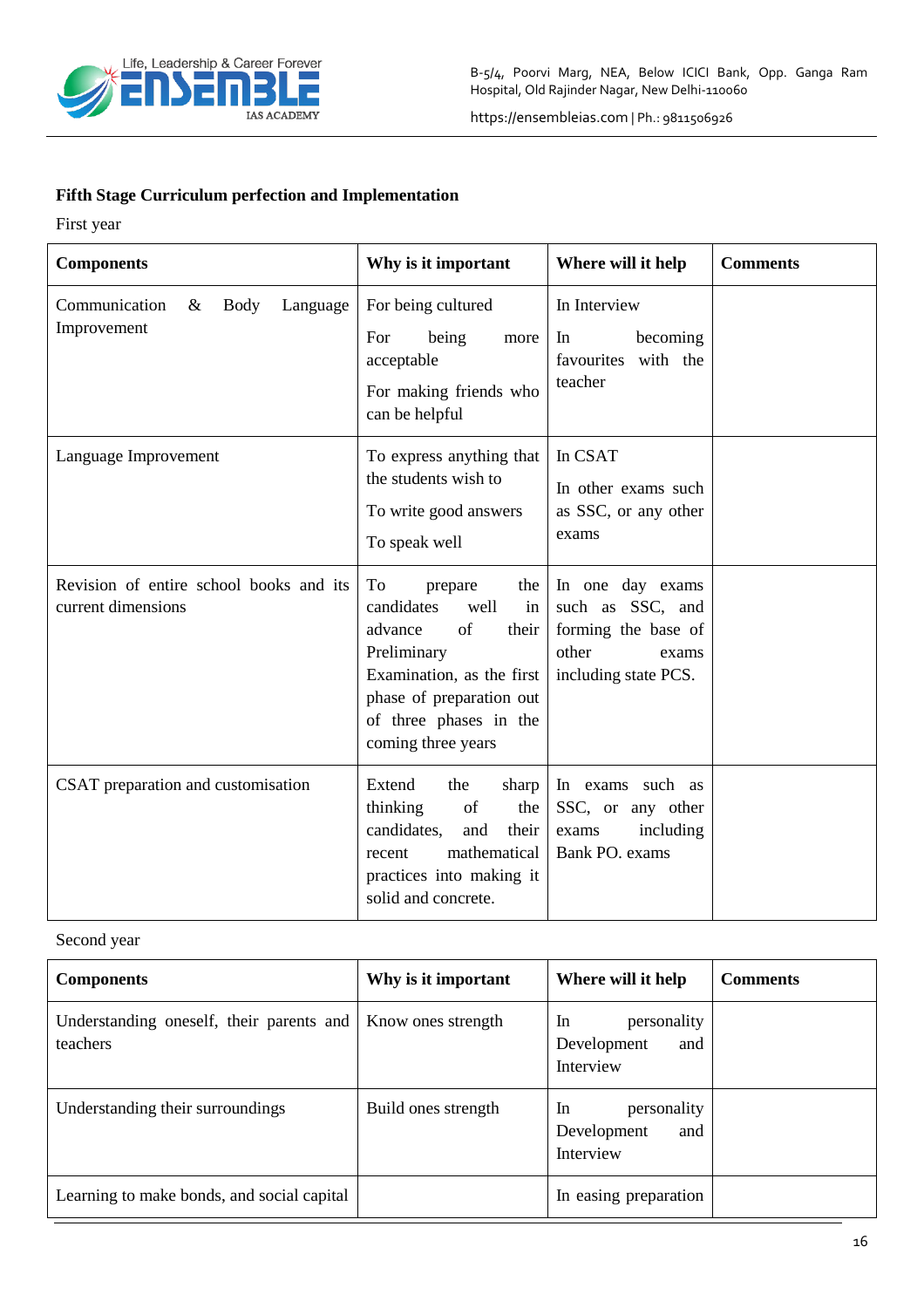

|                                                                                                                                                                                                      |                                                                                                                                             | distributing<br>and<br>work.                                                                                                                                     |  |
|------------------------------------------------------------------------------------------------------------------------------------------------------------------------------------------------------|---------------------------------------------------------------------------------------------------------------------------------------------|------------------------------------------------------------------------------------------------------------------------------------------------------------------|--|
| World trip in class                                                                                                                                                                                  | Understanding<br>World<br>geography for a solid<br>base of World history,<br>Affairs,<br>International<br>Geography, and Current<br>affairs | Preliminary<br>In<br>Examination<br>of<br>UPSC, in SSC, in<br>competitive<br>any<br>examination.                                                                 |  |
| <b>Reading Newspapers</b>                                                                                                                                                                            | Affairs<br>For<br>Current<br>preparation                                                                                                    | In any examination<br>of the world.                                                                                                                              |  |
| Learning through various means-Films,<br>Books, Interactions, Parents, Teachers,<br>TV,                                                                                                              | For facilitating learning<br>and that too fun learning<br>and learning through any<br>source, not only books                                | In writing essay and<br>General Knowledge<br>anywhere<br>it<br>is<br>required.                                                                                   |  |
| Background of events and World problems                                                                                                                                                              | For building a solid base<br>International<br>for<br>and<br>Affairs<br>national<br>and<br><b>Current Affairs</b>                            | Reading<br>newspaper<br>with ease, to answer<br>all questions that can<br>be asked from Society,<br>Indian<br>political<br>background,<br>and<br>Foreign Policy. |  |
| <b>Mastering GS Prelims Preparation</b>                                                                                                                                                              | Revision<br>of<br>everything<br>studied so far                                                                                              | Now the students can<br>take<br><b>PCS</b><br>any<br>examination.                                                                                                |  |
| Mastering<br><b>CSAT</b><br>for<br>Prelims<br>Paper<br>Preparation                                                                                                                                   | Practice makes perfect                                                                                                                      | In providing certainty<br>security<br>for<br>and<br>qualification                                                                                                |  |
| Preparing the candidates and perfecting<br>them for Government Services and Jobs<br>offered through SSC. Banking Services and<br>trains them for Self-Employment and<br>Entrepreneurship development | Revision of<br>everything<br>studied so far.                                                                                                | Now the students can<br>take<br><b>SSC</b><br>any<br>examination or any<br>one day examination.                                                                  |  |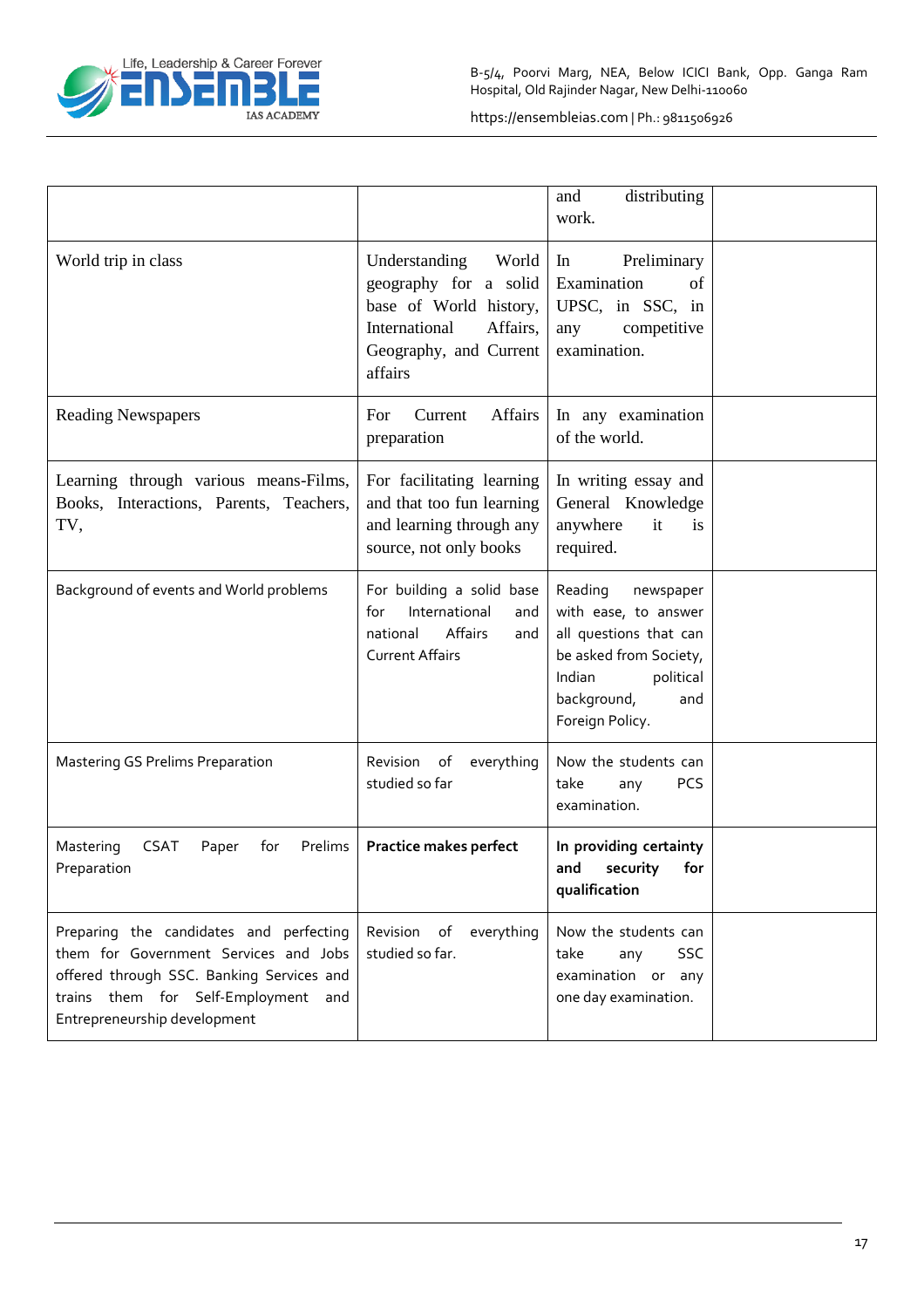

# **Third Year**

#### **Part ! Differentiation Course for Different Careers**

#### **Part 2 Civil Services Specific Course**

| Components                                                                                               | Why is it important                  | Where will it help                                                                | Comments |
|----------------------------------------------------------------------------------------------------------|--------------------------------------|-----------------------------------------------------------------------------------|----------|
| First phase of GS Mains Preparation with an<br>equal emphasis on practice and perfecting<br>PCS exams    |                                      | Students are at par<br>with<br>other<br>any<br>students<br>preparing<br>anywhere. |          |
| <b>Examination</b><br>Practice<br>for<br>Preliminary<br>Preparation                                      | Practice makes perfect               | In providing certainty<br>security<br>for<br>and<br>qualification                 |          |
| Mastering Optional Paper for Mains through<br>knowledge,<br>analysis<br>and<br>expression<br>improvement | Provide<br>safety<br>for<br>students |                                                                                   |          |
| <b>GS Mains Revision</b>                                                                                 | <b>Practice makes perfect</b>        | In providing certainty<br>security<br>for<br>and<br>qualification                 |          |
| Essay preparation throughout                                                                             | Writing and expression<br>practice   |                                                                                   |          |

#### *Third year, Second phase*

| Components                                                               | Why is it important | Where will it help | Comments |
|--------------------------------------------------------------------------|---------------------|--------------------|----------|
| <b>Practice for GS Mains Revision</b>                                    |                     |                    |          |
| Assistance Course for students after the<br>completion of the programme. |                     |                    |          |

### *Third year, Third phase*

**Preparing the candidates for Various career options in alliance with different institutions for different courses In different parts of India.**